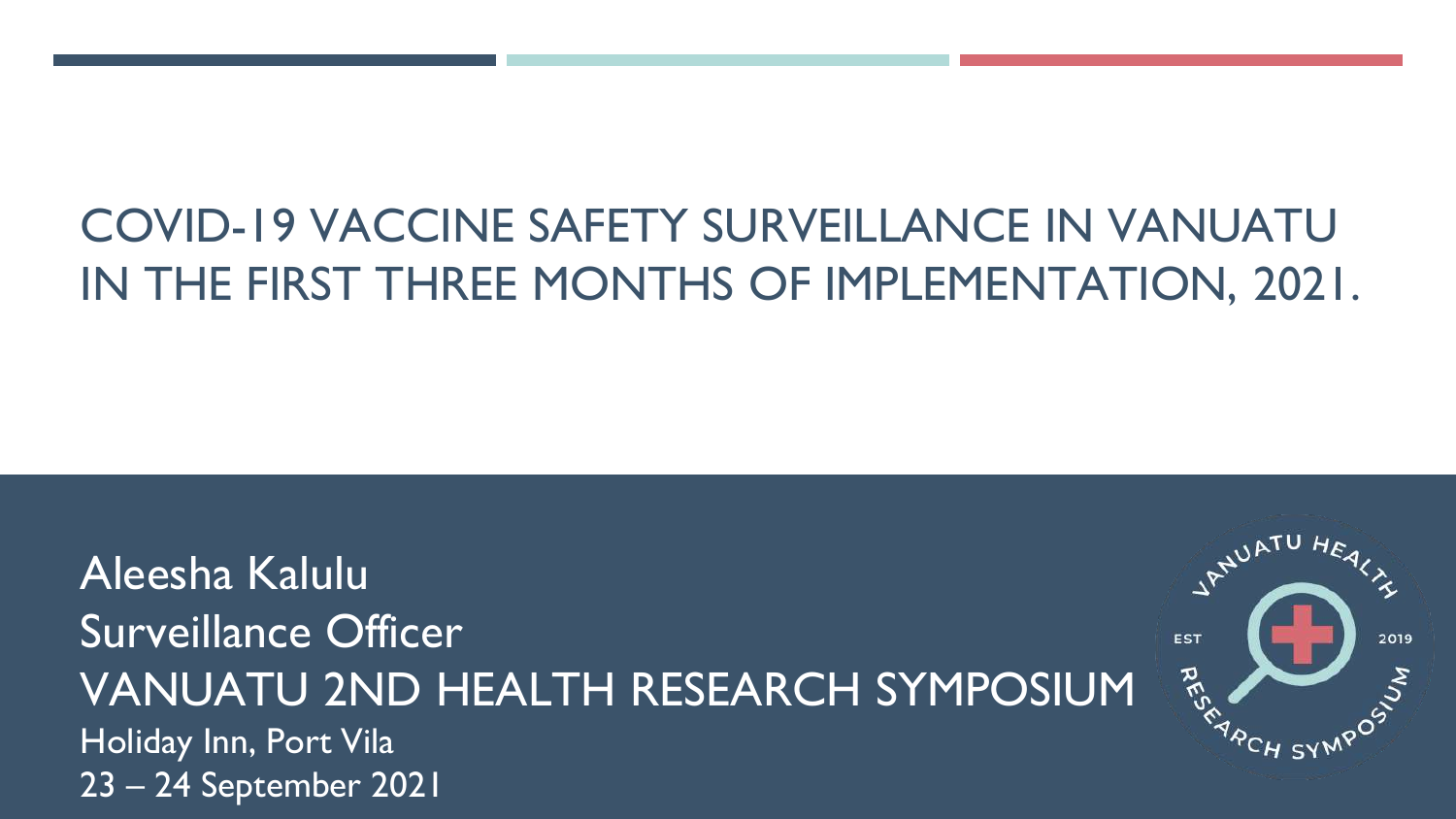# INTRODUCTION

- Prior to the 2021 COVID-19 Vaccinations starting, there were no Immunisation safety surveillance systems in place in Vanuatu.
- □ The number and type of adverse events following Immunisation was unknown in Vanuatu
- Maintaining public trust in vaccine safety is crucial, all healthcare providers should be aware of all aspects of AEFIs and remain prepared to respond to public concerns (WHO,2015).

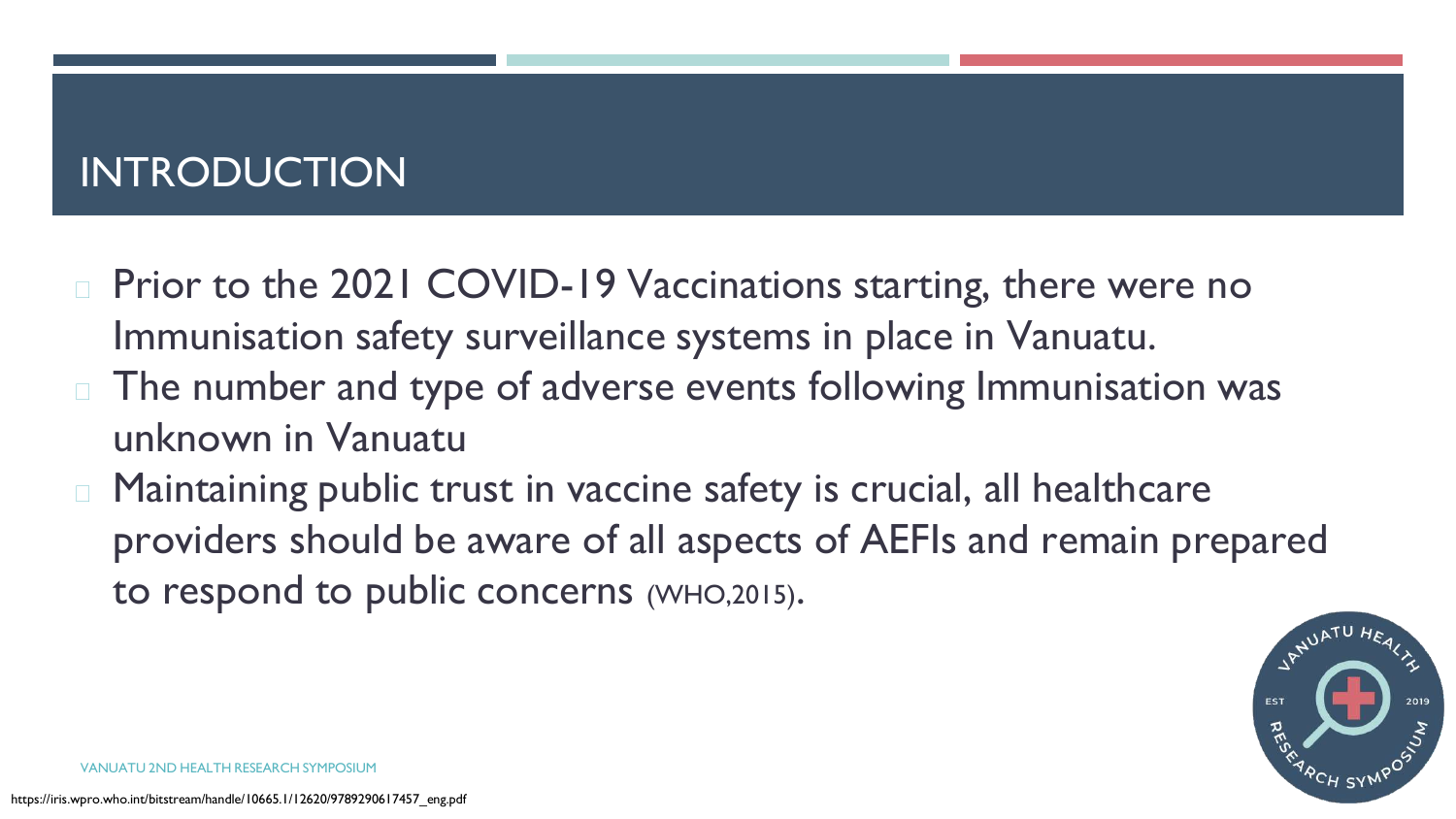## Adverse Events Following Immunisation (AEFI)

(AEFI) is any unforeseen medical occurrence which follows immunization. It may not necessarily have a causal relationship with vaccine usage

An AEFI Notification can be serious or non-serious

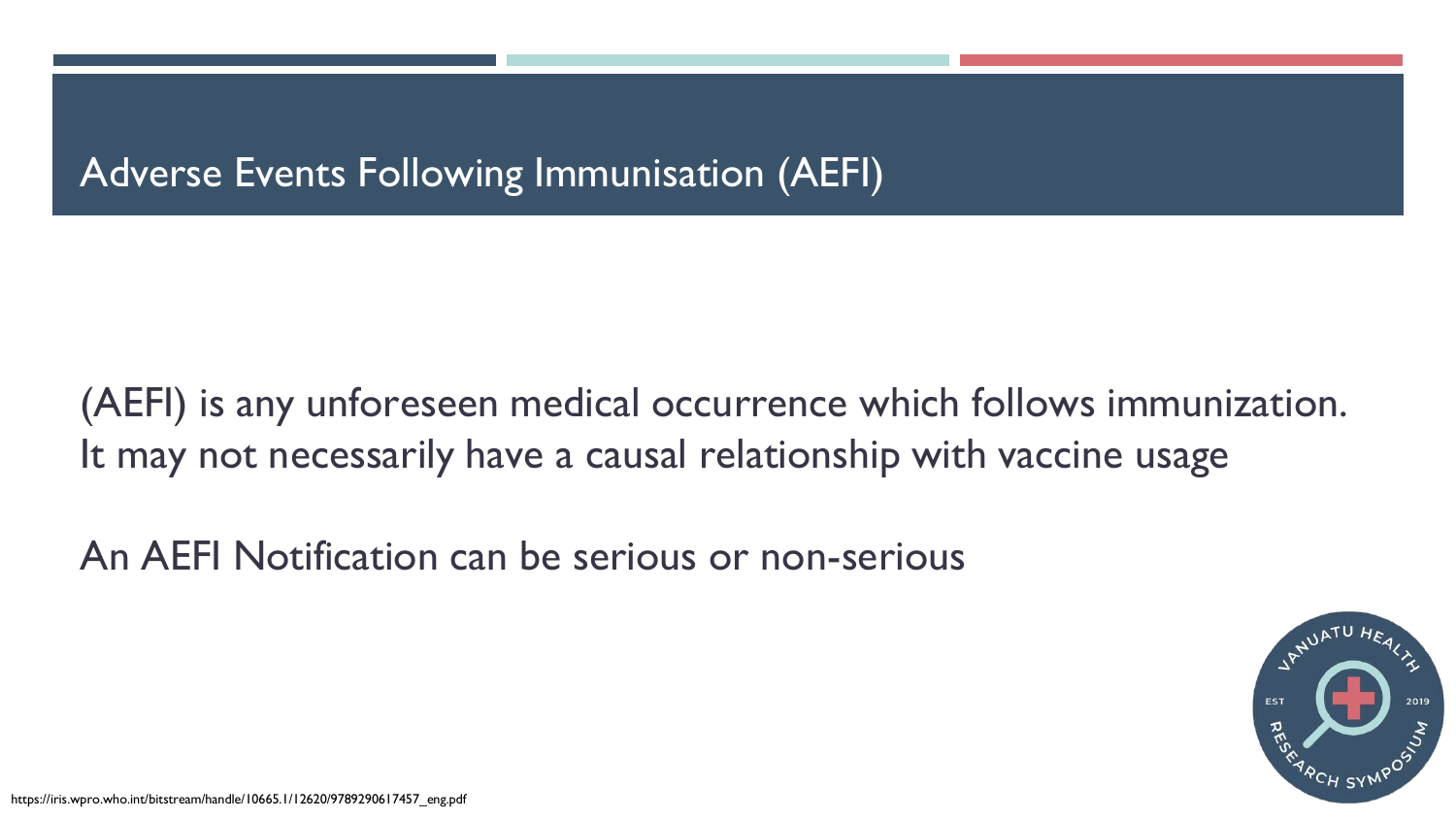## **METHODS**

- $\Box$  Establishment of passive surveillance system guidelines
- $\Box$  Creation of AEFI forms, reporting channels and database
- $\Box$  Training of healthcare workers
- $\Box$  Collation of data to find reporting rate by Vaccine and Epidemiological Week

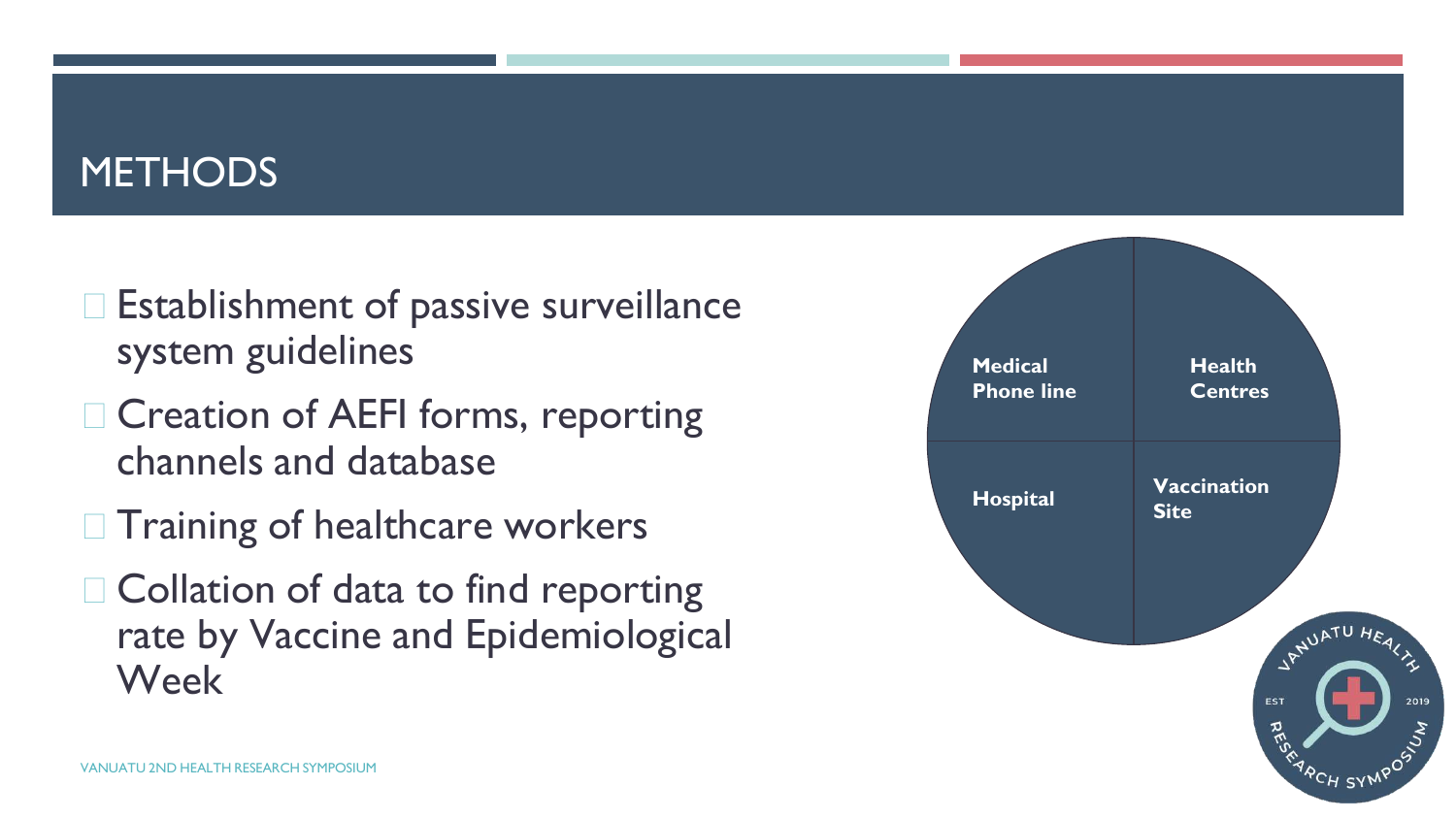### AEFI Reporting Process

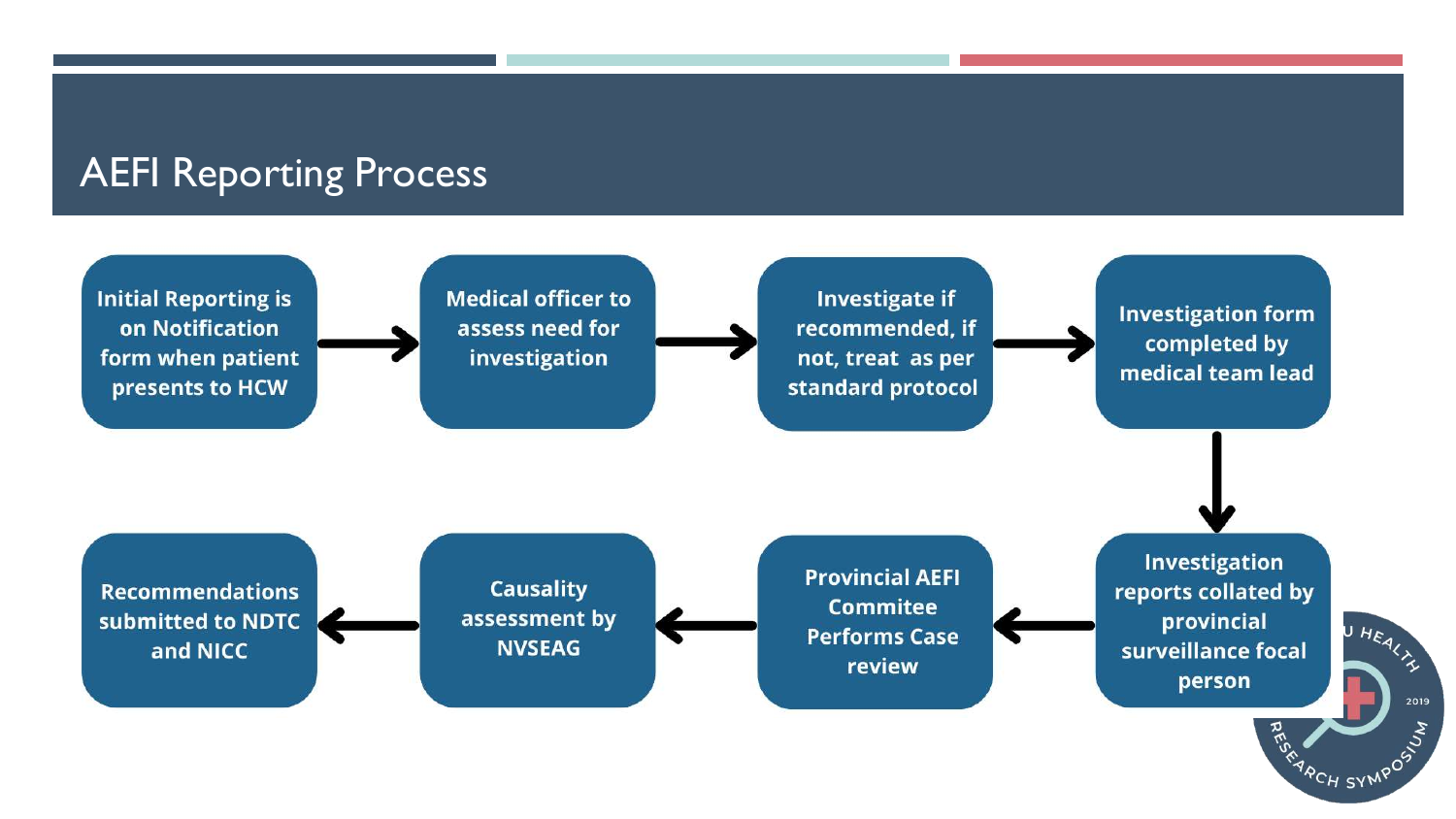### AEFI Notification report



**AEFI Notification Report** 

COVAX ID: (data entry officer to enter)

Surveillance, Research and Emergency Response Unit, Ministry of Health Vanuatu

|                                                           | SECTION 4: DESCRIPTION OF ADVERSE EVENT/S                                                                                                                                                                                                                             |                                                          |
|-----------------------------------------------------------|-----------------------------------------------------------------------------------------------------------------------------------------------------------------------------------------------------------------------------------------------------------------------|----------------------------------------------------------|
| <b>TIME: Number</b><br>of Hours/Days<br>after Vaccination | Anxiety                                                                                                                                                                                                                                                               |                                                          |
|                                                           | Red, Itchy Rash<br>Swollen eyes & face<br>Noisy Breathing or Stridor<br>Other immediate adverse<br>Fast pulse<br>event (describe):<br>Hypotension<br>Abdominal cramps or nausea<br>Vomiting or nausea<br>Loss of Consciousness<br><b>Numbness</b><br>Hyperventilation | These may<br>be serious<br><b>AEFIS</b>                  |
|                                                           | Injection site tenderness or pain<br>Headache<br><b>Dizziness</b><br>Muscle pain<br>Nausea<br>Chills<br>Fever Recorded temperature:<br>Joint pain<br>Generally feeling unwell                                                                                         | These are<br>common<br>$non-$<br>serious<br><b>AEFIS</b> |
|                                                           | Shortness of breath<br>Chest pain<br>Swelling in the leg<br>Persistent abdominal pain<br>Severe and persistent headaches<br>Rash (tiny blood spots or bruising)                                                                                                       | These may<br>be serious<br><b>AEFIS</b>                  |

### SECTION 7: MEDICAL OFFICER REVIEW

Give form to medical officer for review.

- If vaccinated person is at vaccination centre or mobile clinic, review is required by the team lead of the medical team.
- If vaccinated person is hospitalised, review is required by a senior medical officer.
- If vaccinated person is at a health service (not hospital), review is required by a provincial medical officer

|                                 | No further investigation required.<br>AEFI Investigation required. If in hospital inform clinical<br>surveillance officer if in rural health centre inform provincial<br>surveillance focal point immediately.                                                                               |  |
|---------------------------------|----------------------------------------------------------------------------------------------------------------------------------------------------------------------------------------------------------------------------------------------------------------------------------------------|--|
| <b>Final Recommended action</b> | (AEFI Investigation is required if the AEFI is serious meaning;<br>results in death, is life-threatening, requires hospitalization,<br>results in persistent or significant disability,<br>requires intervention to prevent permanent damage, is part of<br>a cluster or is causing concern) |  |

### Return form to provincial surveillance unit.

| <b>SECTION 8: PROVINCIAL LEVEL TO COMPLETE</b>    |           |  |
|---------------------------------------------------|-----------|--|
| AEFI Investigation required?                      | Yes<br>No |  |
| AEFI Investigation initiated by provincial team?  | No<br>Yes |  |
| Date investigation was initiated?                 |           |  |
| Has the national surveillance unit been informed? | Yes<br>No |  |

Please scan and send to MOH surveillance unit.

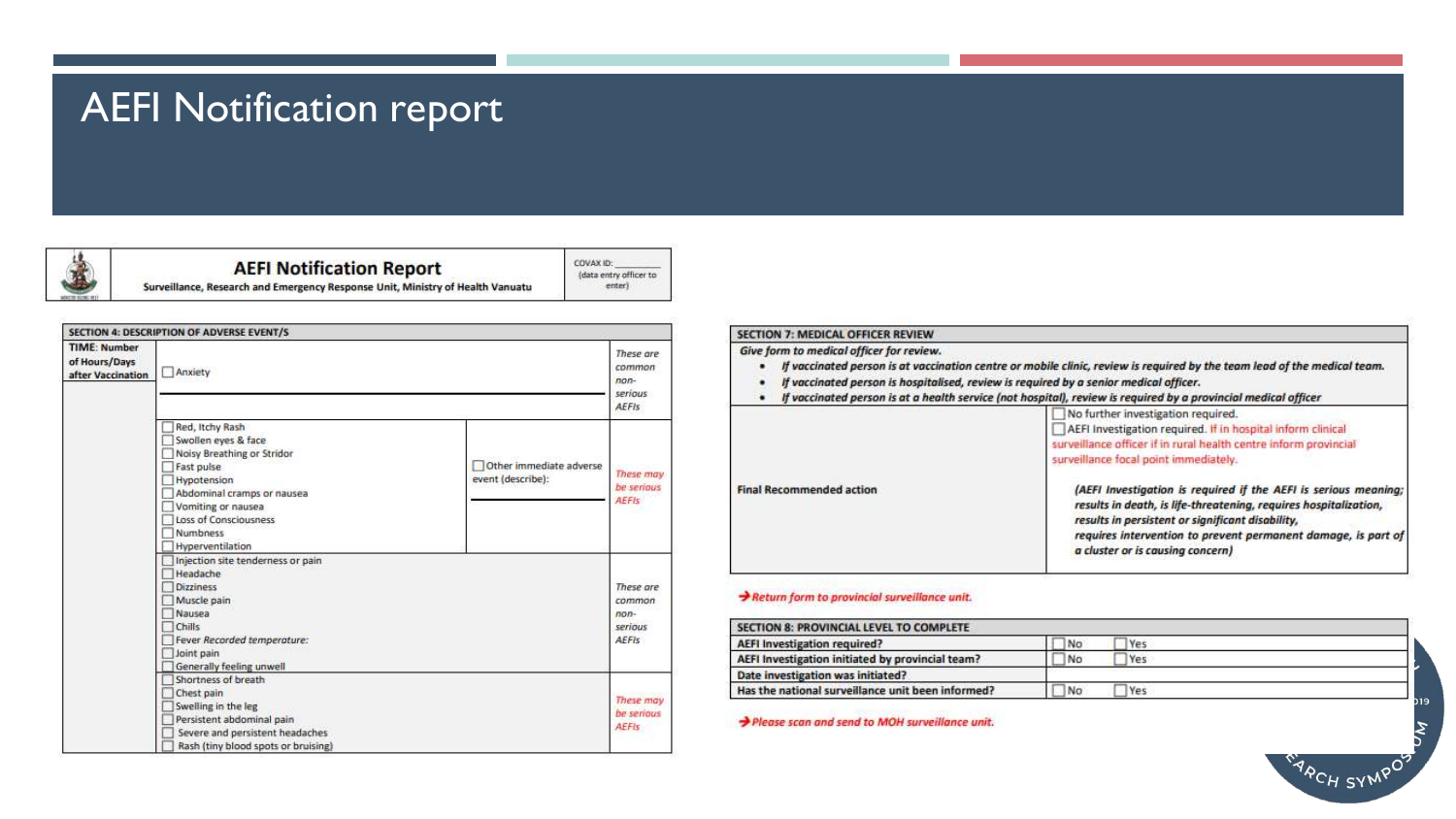## AEFI Investigation Report



### **AEFI Case Investigation Report** Surveillance, Research and Emergency Response Unit, Ministry of Health Vanuatu

COVAX ID:

| Yes<br>Unknown<br>No<br>Weeks:                                                                 |  |  |
|------------------------------------------------------------------------------------------------|--|--|
| Yes<br>No<br>Unknown                                                                           |  |  |
| No<br>Unknown<br>Yes                                                                           |  |  |
| No<br>Unknown<br>Yes                                                                           |  |  |
| Unknown<br>Yes<br>No                                                                           |  |  |
| Unknown<br>Yes<br>No                                                                           |  |  |
| No<br>Yes<br>Unknown                                                                           |  |  |
| Unknown<br><b>Yes</b><br>No                                                                    |  |  |
| Unknown<br>Yes<br>No                                                                           |  |  |
|                                                                                                |  |  |
| Full term<br>Pre-term<br>Weeks:<br>Post-term                                                   |  |  |
|                                                                                                |  |  |
| Normal<br>Caesarean<br>Assisted (forceps, vacuum,<br>With complications<br>Description:<br>etc |  |  |
|                                                                                                |  |  |
| Mobile vaccination clinic<br>Other:<br>Fixed                                                   |  |  |
| Name:<br>Address:<br>Telephone:                                                                |  |  |
| Aid post<br>Hospital<br>Clinic<br>Dispensary                                                   |  |  |
|                                                                                                |  |  |
|                                                                                                |  |  |
| Doctor<br>Nurse  <br>Other:                                                                    |  |  |
|                                                                                                |  |  |

#### **SECTION 8.** IMMUNISATION PRACTICES AT THE PLACE (S) WHERE CONCERNED VACCINE WAS USED Complete this section by asking and/or observing practice. Specify key findings/additional observations and comments: Are AD syringes used for immunisation? Yes No Unknown If no, specify the type of syringes used: Glass Disposable Recycled disposable Other: Reconstitution procedure (complete only if applicable): Same reconstitution syringe used for multiple vials of same vaccine  $\neg$ Yes  $\neg$  No  $\neg$  n/A Same reconstitution syringe used for reconstituting different vaccines  $\neg$ Yes  $\neg$  No  $\neg$  n/A  $\neg$ Yes  $\neg$  No  $\neg$  n/A Separate reconstitution syringe for each vaccine vial  $\neg$ Yes  $\neg$  No  $\neg$  n/A Separate reconstitution syringe for each vaccination  $\neg$ Yes  $\neg$  No  $\neg$  n/A Are the vaccines and diluents used the same as those recommended by the manufacturer? Specify key findings/additional observations and comments:

| SECTION 9.<br><b>COLD CHAIN AND TRANSPORT</b>                                                      |                             |
|----------------------------------------------------------------------------------------------------|-----------------------------|
| At the last vaccine storage point:                                                                 |                             |
| Is the temperature of the vaccine storage refrigerator monitored                                   |                             |
| If Yes, was there any deviation outside of 2 - 8°C after the vaccine was placed inside             | Unknown<br>No<br>Yes:       |
| If yes, provide details of monitoring separately                                                   | Unknown<br><b>No</b><br>Yes |
| Was the correct procedure for storing vaccines, diluents and syringes followed                     | Unknown<br>No<br>Yes        |
| Was any other item (other than EPI vaccines and diluents) in the refrigerator or freezer           | Unknown<br>No<br>Yes        |
| Were any partially used reconstituted vaccines in the refrigerator                                 | <b>No</b><br>Unknown<br>Yes |
| Were any unusable vaccine (expired, no label, VVM at stages 3 or 4, frozen) in the refrigerator    | Unknown<br>No<br>Yes        |
| Were any unusable diluents (expired, manufacturer not matched, cracked, dirty ampoule) in<br>store | Unknown<br>Yes              |

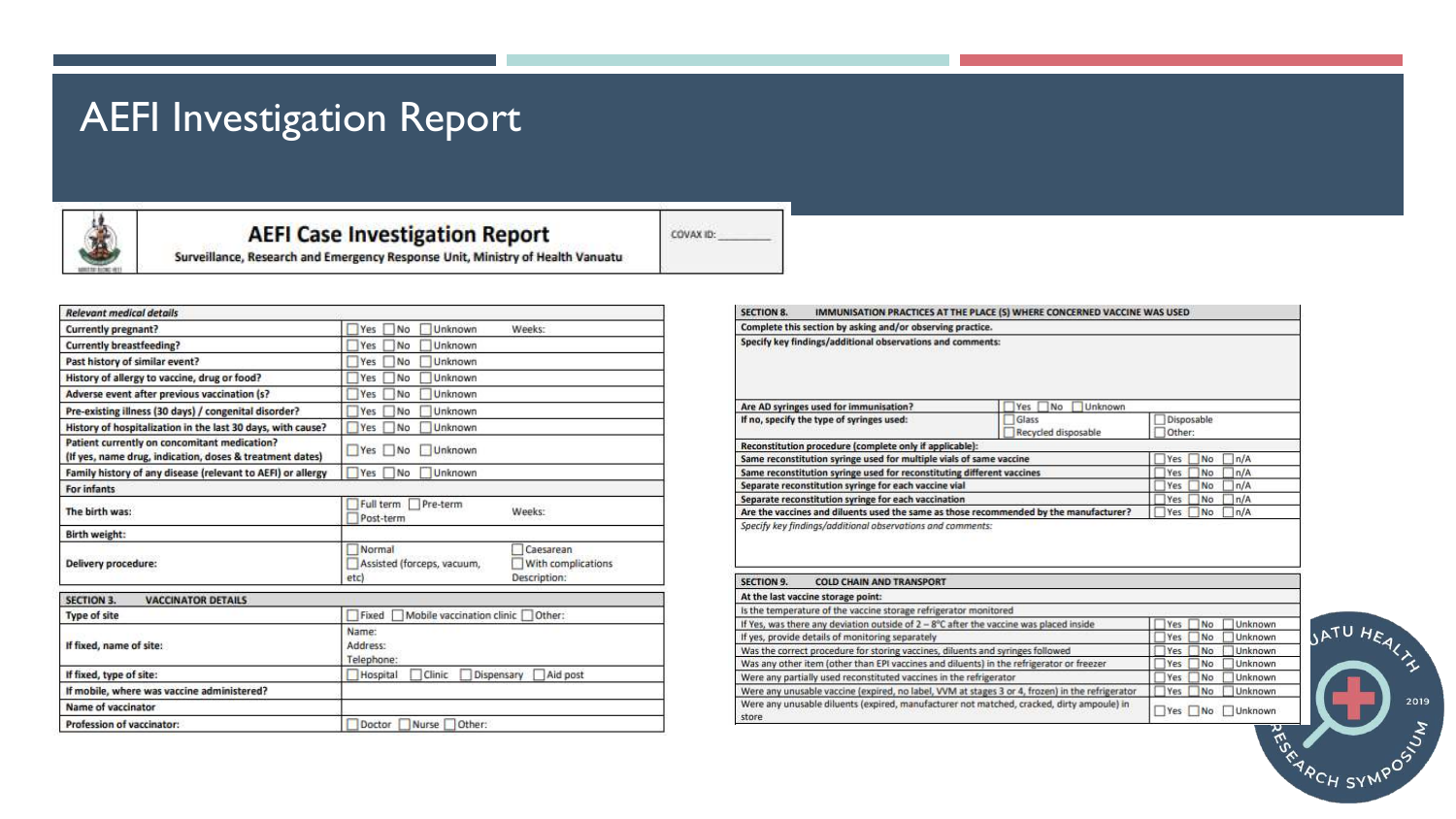# Results 1; Table showing Reporting rate (per 1000 doses) of each vaccine as vaccination progresses

| Epidemiological<br><b>Week</b> | <b>Total Doses</b><br><b>Administered</b> | <b>AstraZeneca</b><br><b>Reporting rate</b> | <b>Sinopharm</b><br><b>Reporting rate</b> |
|--------------------------------|-------------------------------------------|---------------------------------------------|-------------------------------------------|
| 23                             | 1650                                      | 8.5                                         | 0.0                                       |
| 24                             | 5146                                      | 8.3                                         | 0.0                                       |
| 25                             | 7369                                      | 9.9                                         | 0.0                                       |
| 26                             | 10374                                     | 8.3                                         | 0.0                                       |
| 27                             | 13938                                     | 4.8                                         | 0.0                                       |
| 28                             | 17,960                                    | 3.0                                         | 0.0                                       |
| 29                             | 22,041                                    | 3.7                                         | 1.5                                       |
| 30                             | 24,062                                    | 3.0                                         | 0.4                                       |
| 31                             | 25,039                                    | 1.0                                         | 0.0                                       |
| 32                             | 26357                                     | 3.8                                         | 0.0                                       |
| 33                             | 28960                                     | 3.1                                         | 0.0                                       |
| 34                             | 32661                                     | 2.7                                         | 0.0                                       |
| 35                             | 35,815                                    | 1.9                                         | 0.0                                       |
| 36                             | 39,094                                    | 1.5                                         | 0.0                                       |

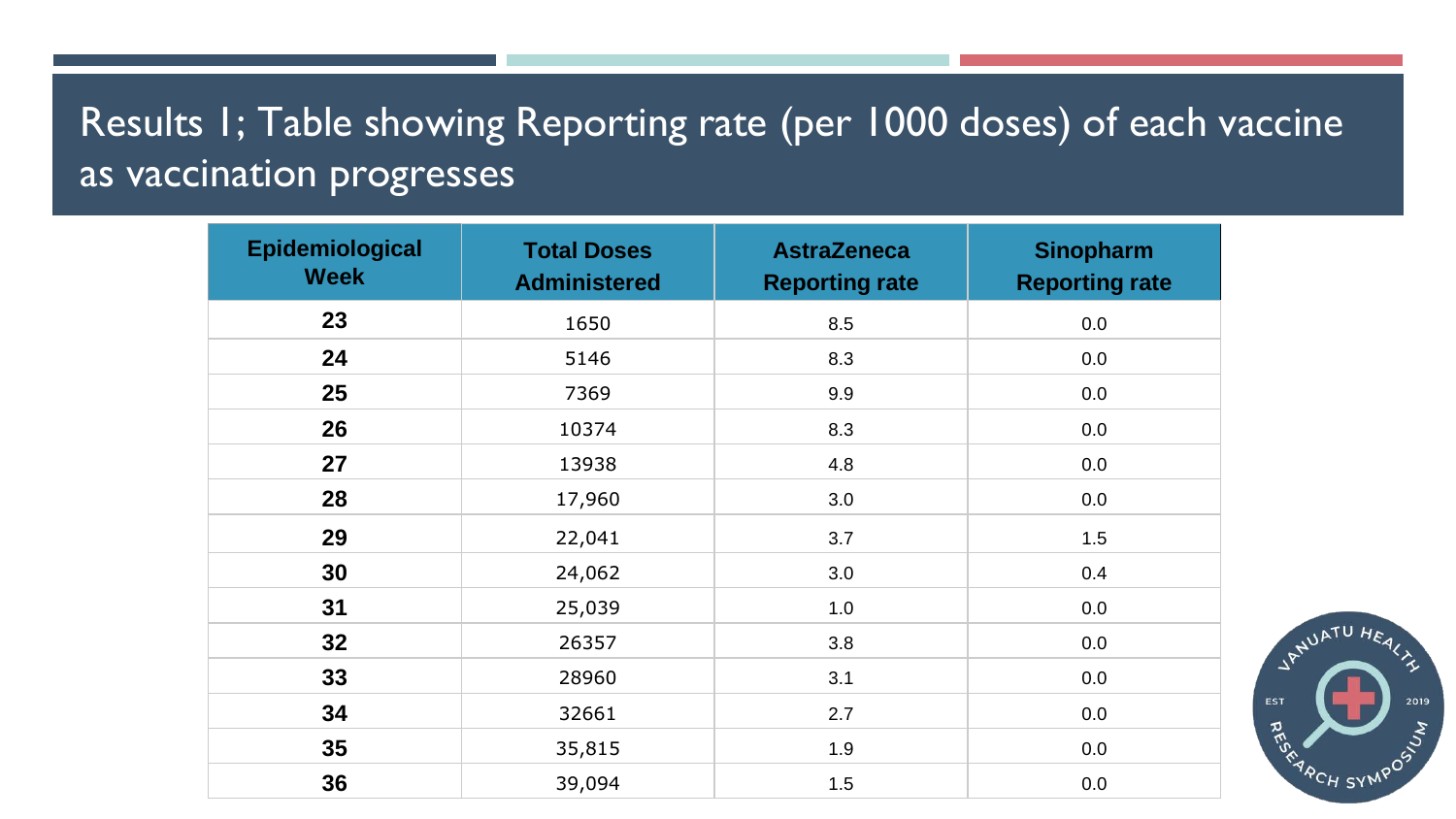### RESULTS 2; Reporting rate by Epi week for SHEFA province



 $\Box$  Initial reporting rates were high in initial stages but progressively declined

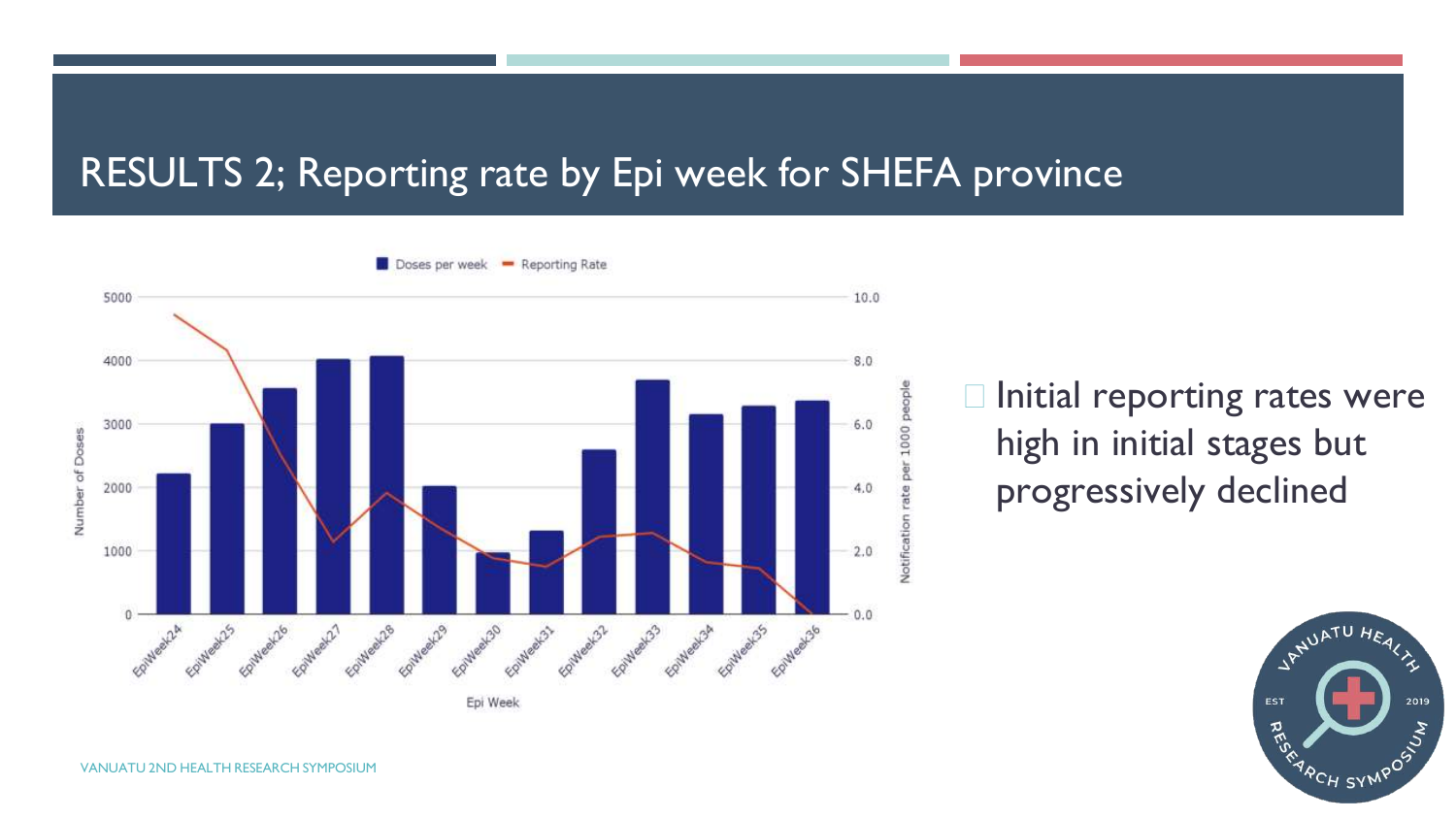### RESULTS 3; Reporting rate by Epidemiological week for SANMA



 $\Box$  Initial reporting rates were high but have decreased after the first three weeks



VANUATU 2ND HEALTH RESEARCH SYMPOSIUM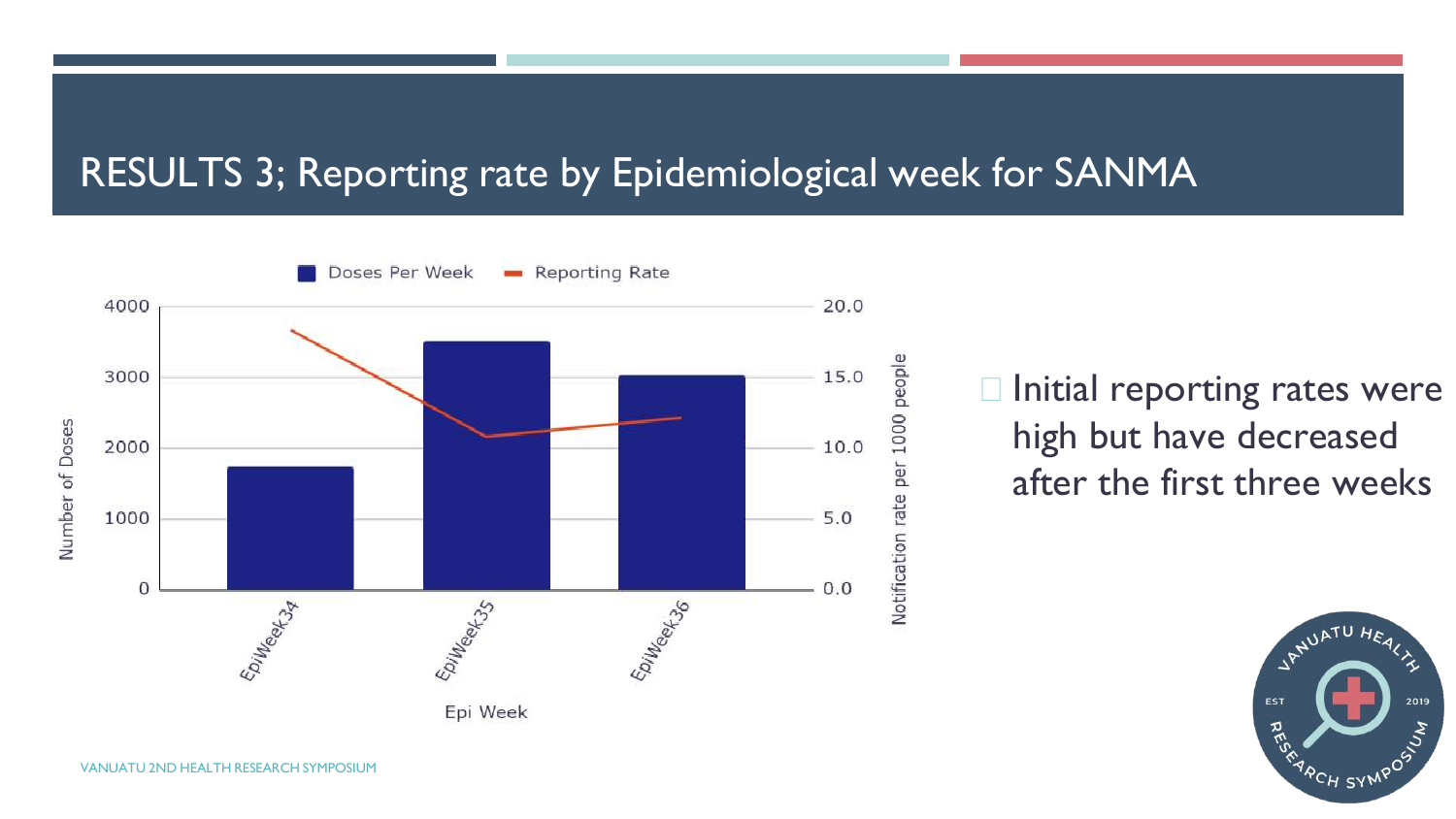# RESULTS 4; Proportion of doses given for which there was an AEFI report within the first 3 months of COVID-19 vaccination campaign



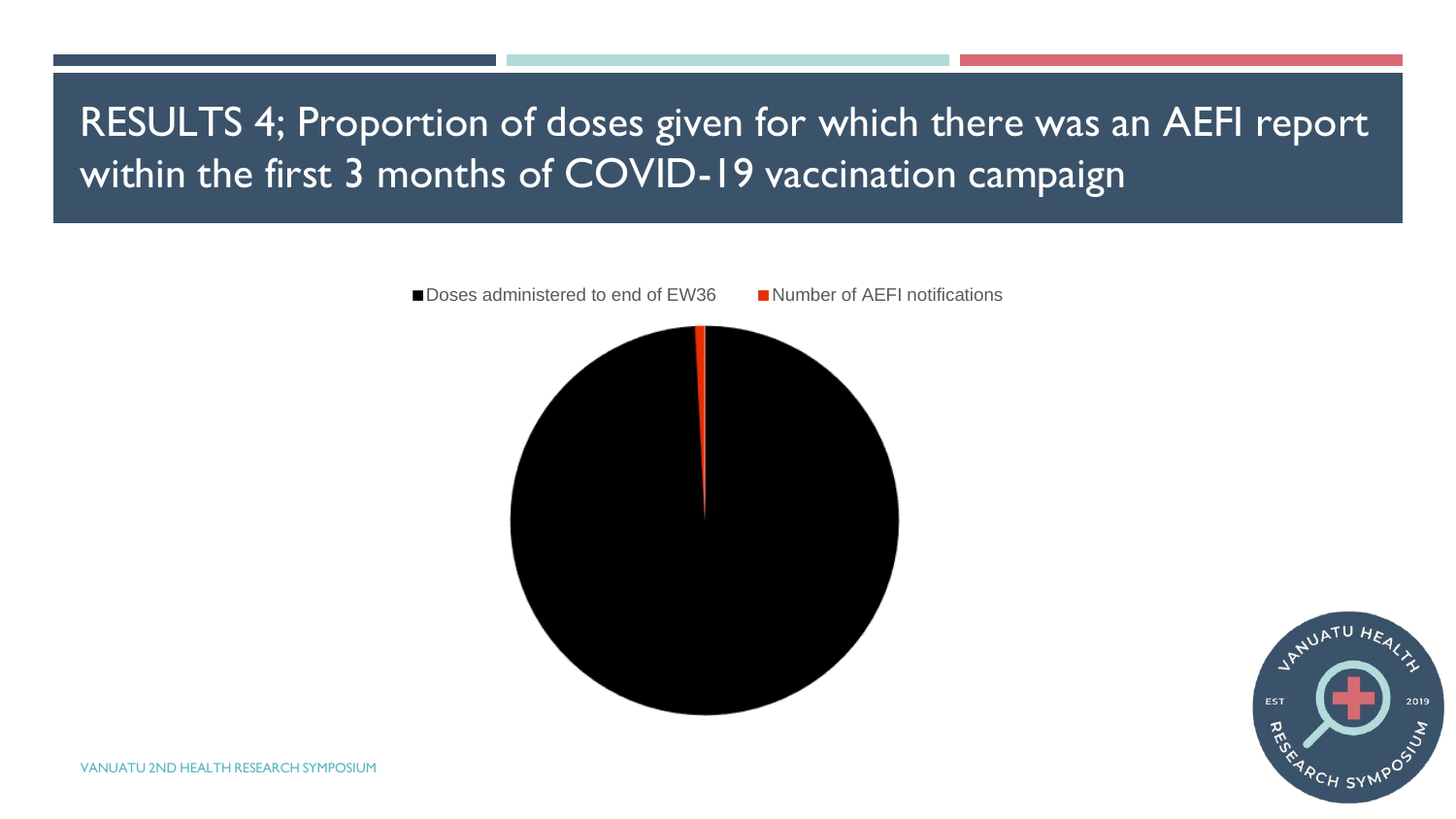# AEFI causality assessment classifications completed between 2nd June to 5th September 2021

| <b>Causality Conclusions</b>                                      | <b>AstraZeneca</b> | <b>Sinopharm</b> | <b>Total</b> |
|-------------------------------------------------------------------|--------------------|------------------|--------------|
| Vaccine-product related                                           | 0                  | $\mathbf 0$      | 0            |
| Vaccine quality defect-related                                    | 0                  | $\mathbf 0$      | 0            |
| Immunization error-related                                        | 0                  | $\mathbf 0$      | 0            |
| Inconsistent causal association<br>to immunization (coincidental) |                    |                  | 8            |
| Immunization anxiety-related                                      |                    | $\mathbf 0$      |              |
| Indeterminate - insufficient<br>evidence                          | 0                  | $\mathbf 0$      |              |
| Indeterminate - conflicting trends                                | 0                  |                  |              |
| Unclassifiable                                                    |                    |                  |              |

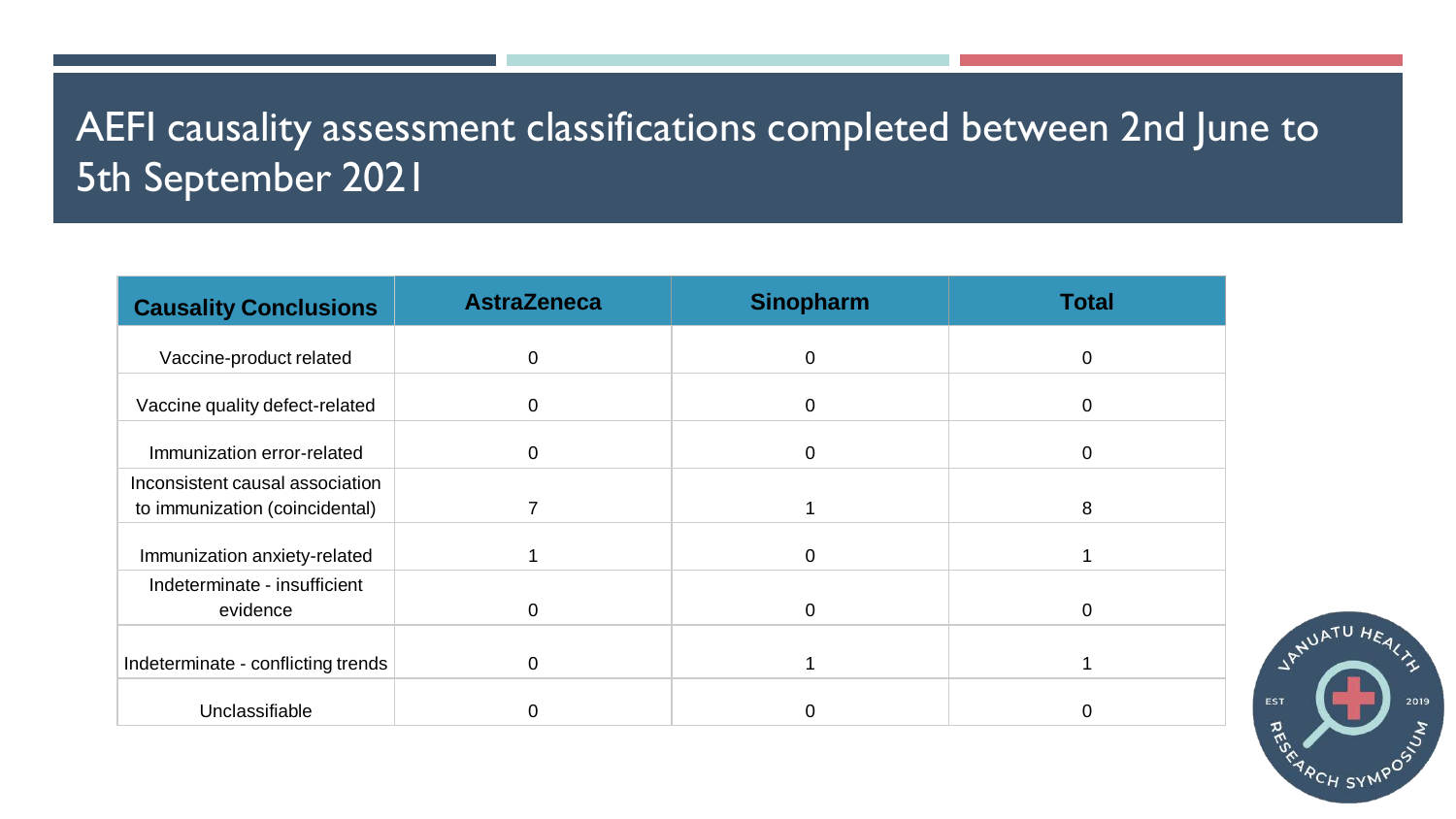# **DISCUSSION**

- SHEFA AEFI reporting rate is 3.7 per 1000 and that is inline with Australia's (2.7 per 1000) and New Zealand (3.9 per 1000).
- □ Decline of reporting rate is expected to continue as vaccination awareness increases.
- Vanuatu COVID-19 Immunisation program is safe.



VANUATU 2ND HEALTH RESEARCH SYMPOSIUM <https://www.tga.gov.au/periodic/covid-19-vaccine-weekly-safety-report-09-09-2021> <https://www.medsafe.govt.nz/COVID-19/safety-report-26.asp>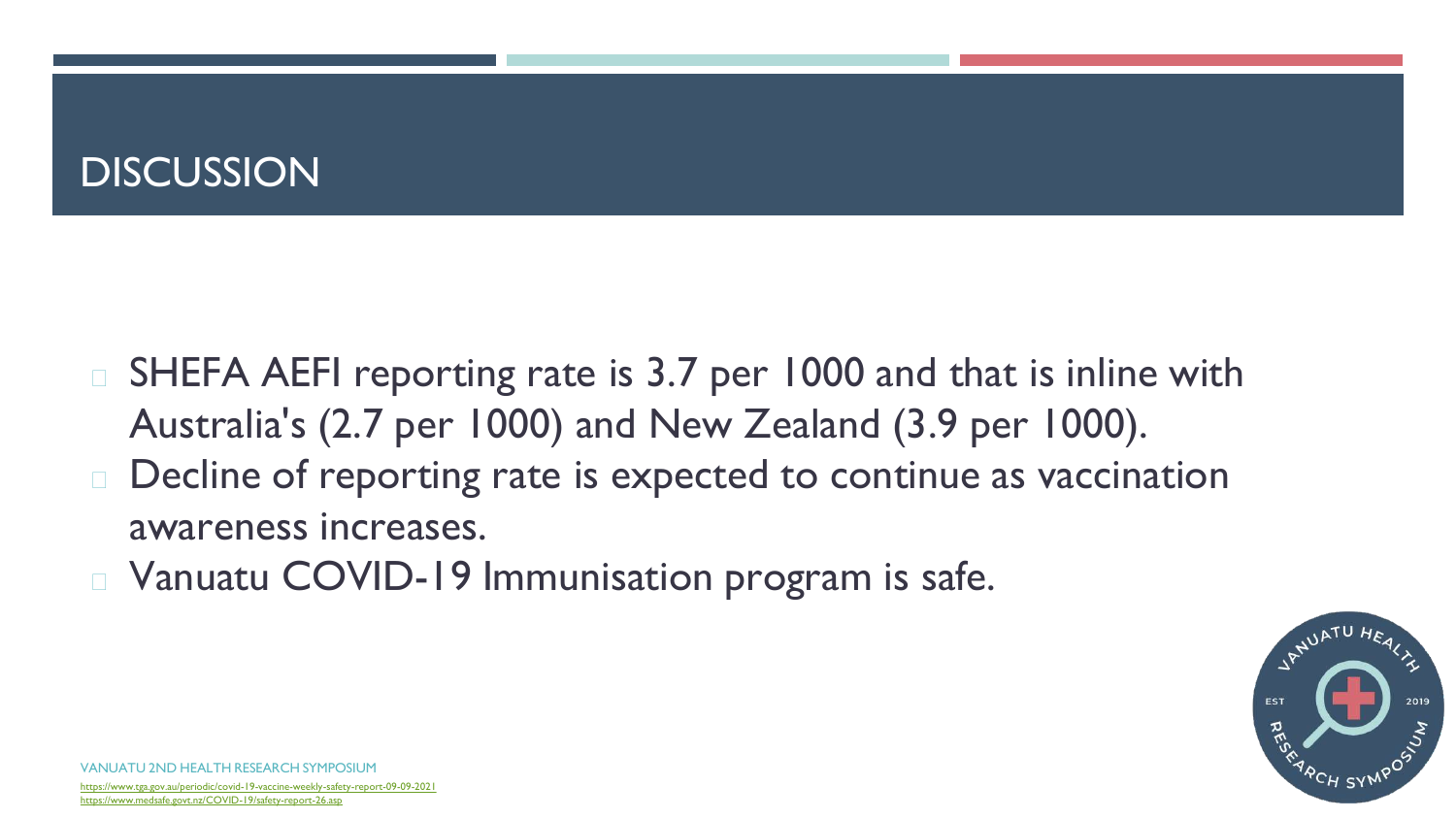# RECOMMENDATIONS / IMPLICATIONS

- Continue to strengthen AEFI surveillance.
- □ Emphasize the need to report AEFIs from other vaccines.